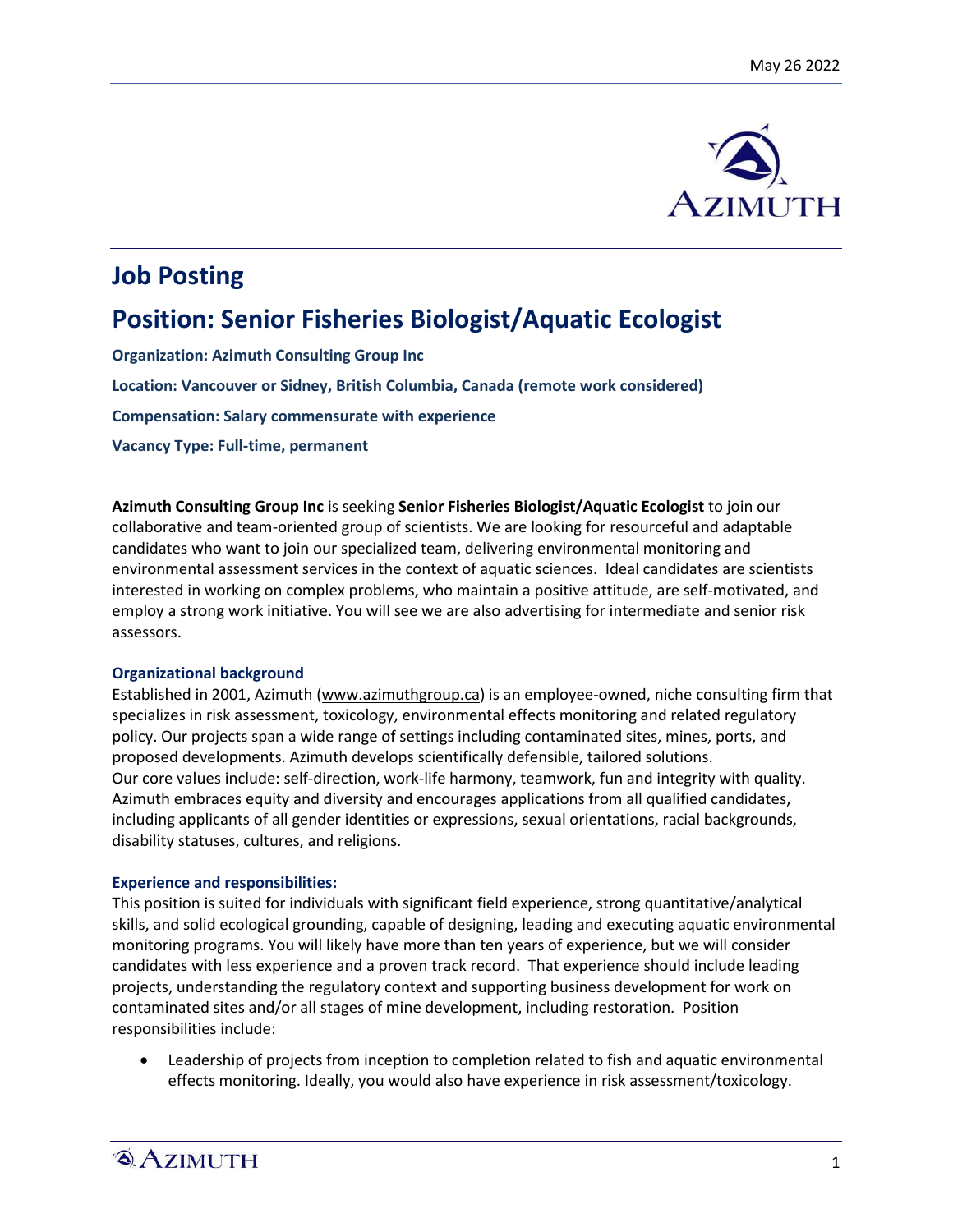- Demonstrated project management skills and ability to work on multiple projects while ensuring quality standards on deliverables.
- Mentorship of staff
- Creating and maintaining client relationships to meet their needs
- Proposal writing and business development

#### **Essential skills, competencies & qualifications:**

- A university degree in aquatic science, biology or a related field (e.g., toxicology, coastal zone management, fisheries management)
- Ideally 10+ years of progressive experience in a consulting environment, with demonstrated competency in quantitative fisheries/aquatic science (e.g., Federal environmental effects monitoring, population modeling).
- Quantitative and analytical skills expertise in R software is an advantage.
- Experience working with provincial and federal regulations and related guidance
- Experience managing complex projects (i.e., client lead) with multiple team members
- Ability to think independently and strategically, maintain a positive attitude, be self-motivated, and employ a strong work initiative
- Excellent written and oral communication skills with reliable attention to detail
- Positive contributor to a safe and fun work environment

#### **Additional desired qualifications:**

- Graduate degree in a relevant field
- Professional designation or eligibility, including as a Registered Professional Biologist (BC) and/or Professional Biologist (AB)
- Experienced in designing and implementing field programs
- Project Management Professional certification
- An orientation towards engagement with various parties (e.g., regulators, communities, stakeholders, Indigenous Peoples)
- Quantitative orientation, for example data analysis, statistics and/or modeling
- Leadership skills and profile within our industry
- Experience collaborating directly with Indigenous Peoples